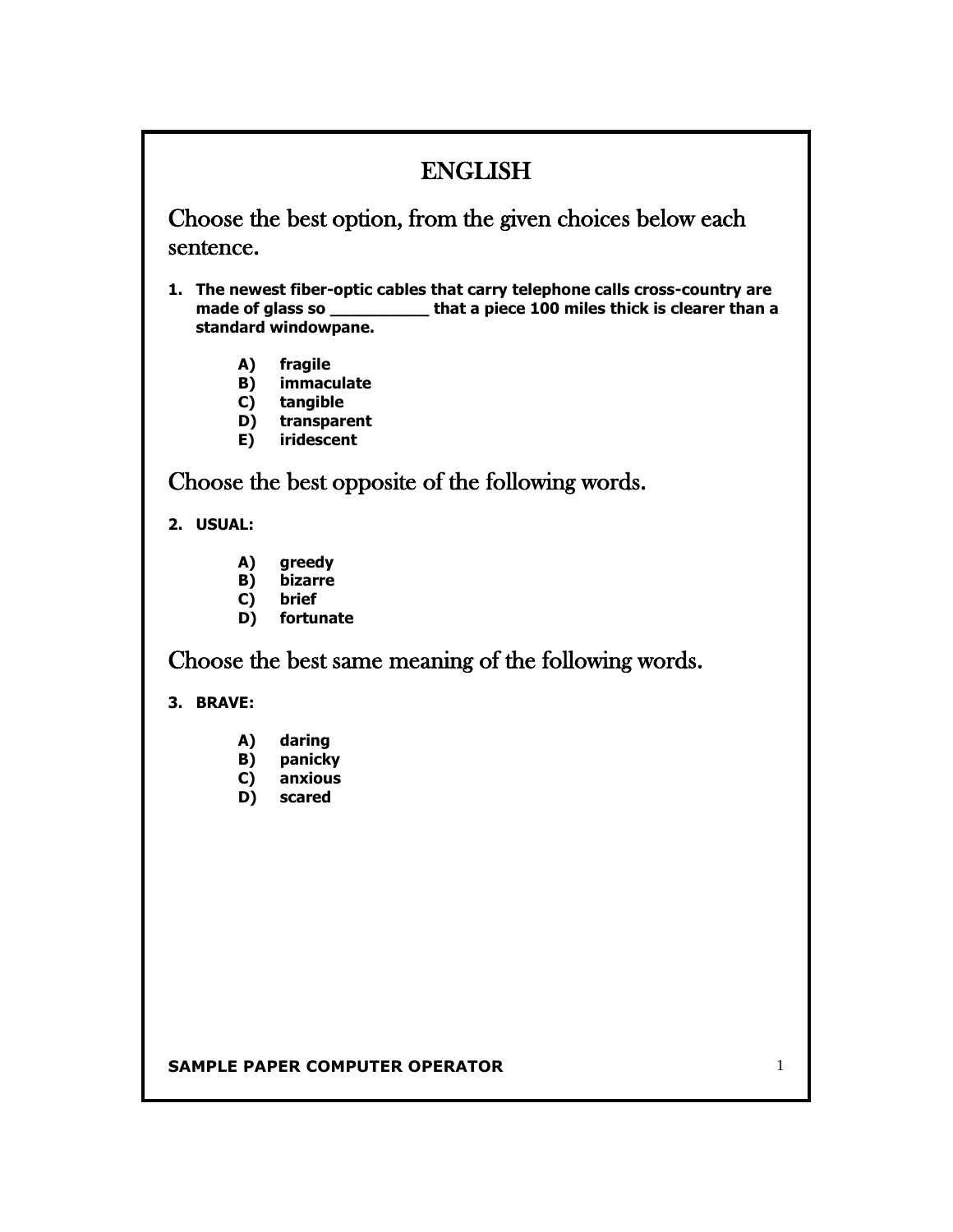## Read the following passage to answer question (4)

**The Big Bang theory, an explanation of the origins of our universe, is one of the greatest intellectual achievements of the twentieth century. According to this theory, about ten to twenty million years ago, the matter of which the universe is made was infinitely tightly compressed. Something—called the Big Bang—turned this matter into a gigantic fireball. As the matter was set into motion and flew away from its compressed state, bits of it became glued together to create galaxies and later, stars and planets. The motion of the matter that flew out of the fireball continues today, and the universe appears to be expanding. The theory grew out of observations of the Doppler effect. It explains that the frequency of radiation given off by a moving body decreases as the sources get further from the observer. In 1965, scientists discovered that the radiation bathing the earth is at the precise microwave frequency that would be expected if the universe began with a big bang. Some scientists think the expansion of the universe will continue to infinity, while others theorize that gravity will, at some point in the far distant future, collapse back onto itself in a "big crunch," returning it to a state of compressed matter.**

**4. As a moving object gets further from its source, its radiation frequency:**

- **A) stays the same**
- **B) grows larger**
- **C) grows smaller**
- **D) expands**
- **E) collapses**

#### **SAMPLE PAPER COMPUTER OPERATOR** 2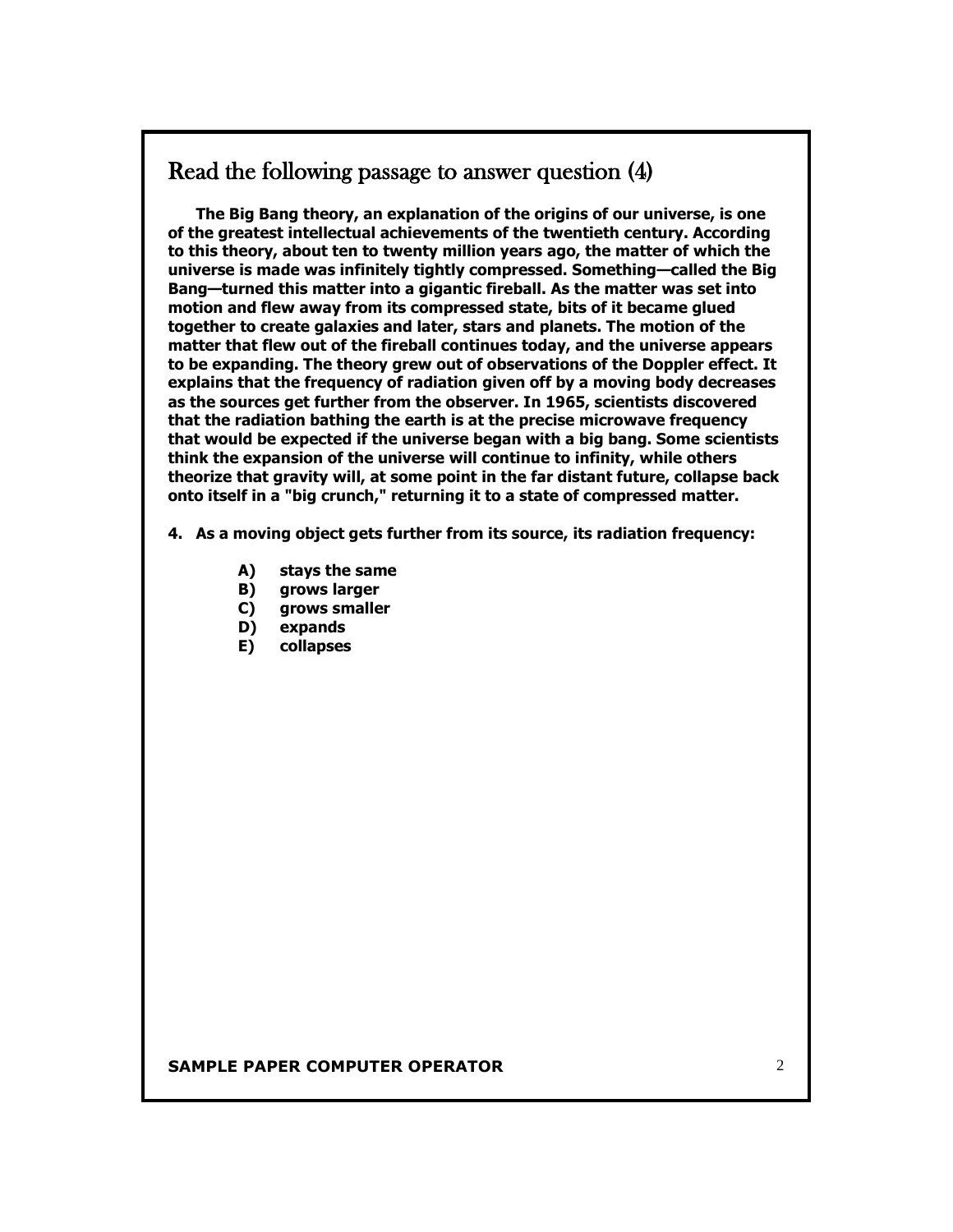## **MATH**

**5.** Suppose  $x = y - 2 = \frac{9 - 3}{2}$ .  $\boldsymbol{x}$  =  $\boldsymbol{y}$  - 2 =  $\frac{\boldsymbol{y}$  + 5 . Then **x** equals:

- **A) 3 1 B) 1** C)  $\frac{7}{6}$ **7 D) 2 E) 7**
- **6. In January, 55 percent of a hospital's 300 patients were women. In February, 30 percent of its 440 patients were women. What was the percent change in the number of women patients from January to February?** 
	- **A) decrease of 20%**
	- **B) increase of 20%**
	- **C) decrease of 25%**
	- **D) increase of 25%**
	- **E) increase of 46.67%**

#### **SAMPLE PAPER COMPUTER OPERATOR 3** 3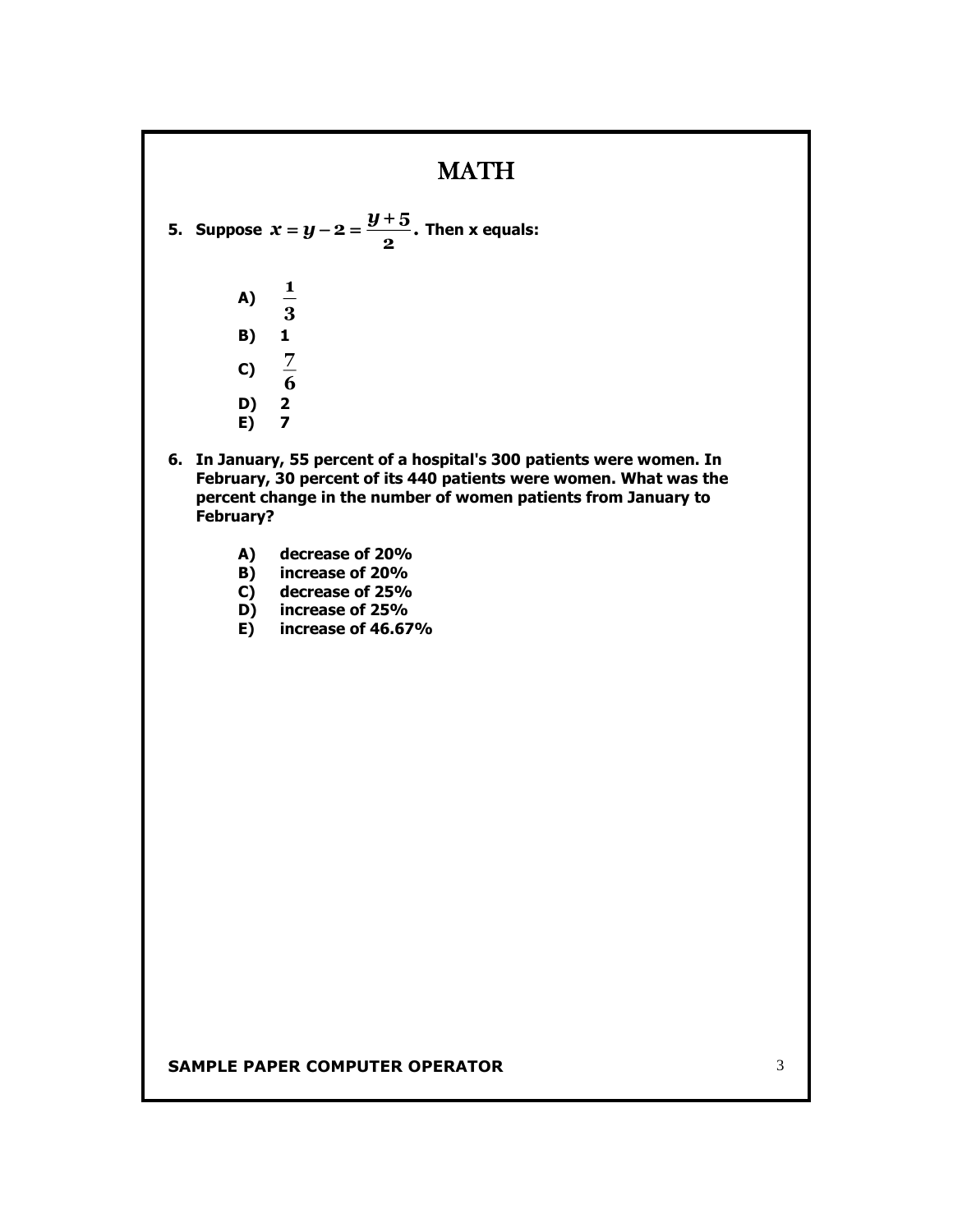**SAMPLE PAPER COMPUTER OPERATOR** 4 IQ **7. If 4=0 5=5 6=12 7=21 8=32 Then 9=? A) 27 B) 36 C) 45 D**) **E) 63 8. If a man is called boy, boy is called baby, baby is called child, child is called cook and cook is called villain, then who will work in a kitchen? A) man B) cook C) villain D) baby E) boy 9. If 20-4=10, 30-6=10, then 40-8=? A) 32 B) 10 C) 30 D) 22**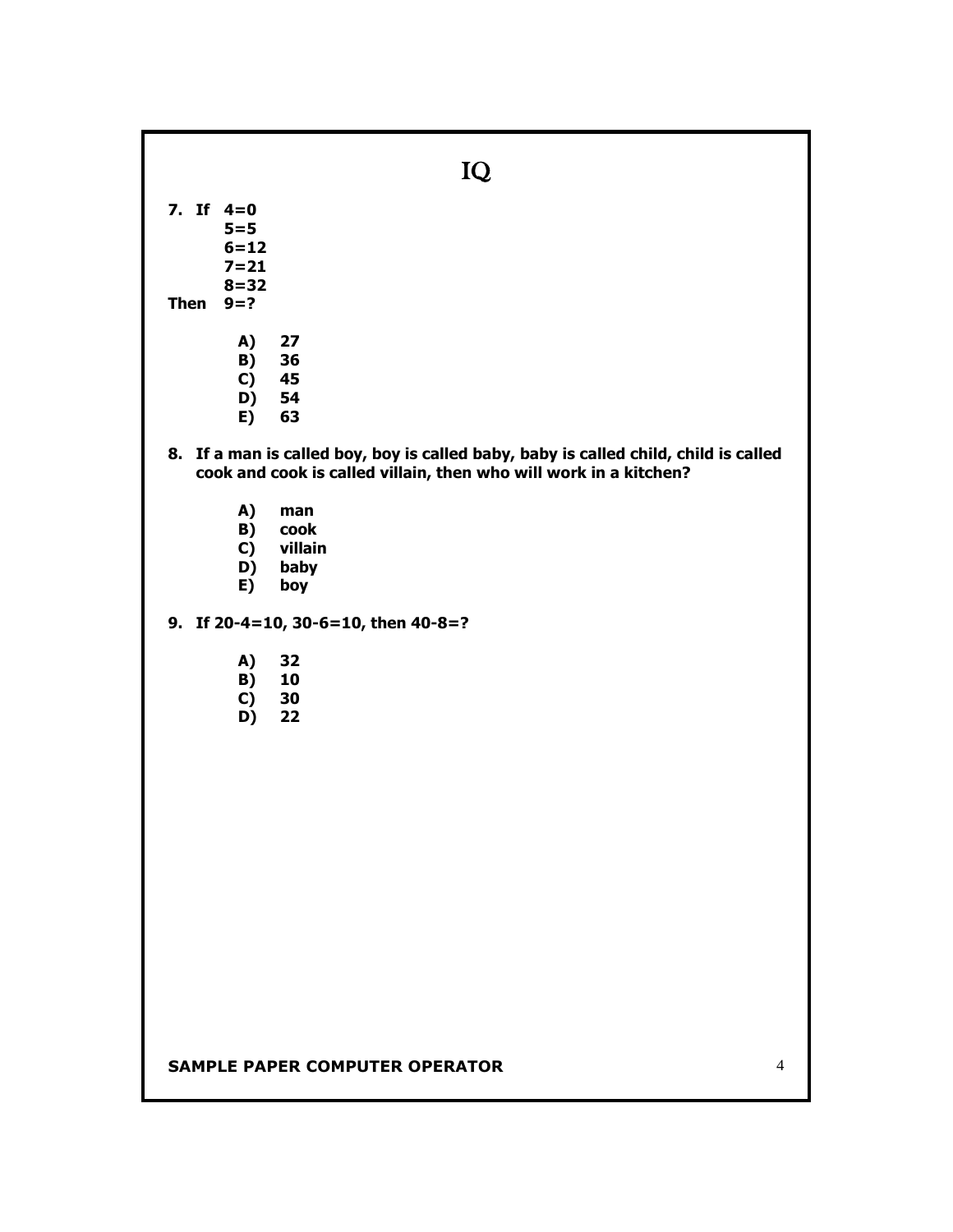# **COMPUTER**

**10. The address of a document or "page" on the World Wide Web is called:**

- **A) Internet**
- **B) Hyperlink**
- **C) URL**
- **D) www**

### **11. Which of the following program is installed to remove a virus program from the computer hard disk?**

- **A) Games**
- **B) DVD player**
- **C) Antivirus**
- **D) Wallpaper**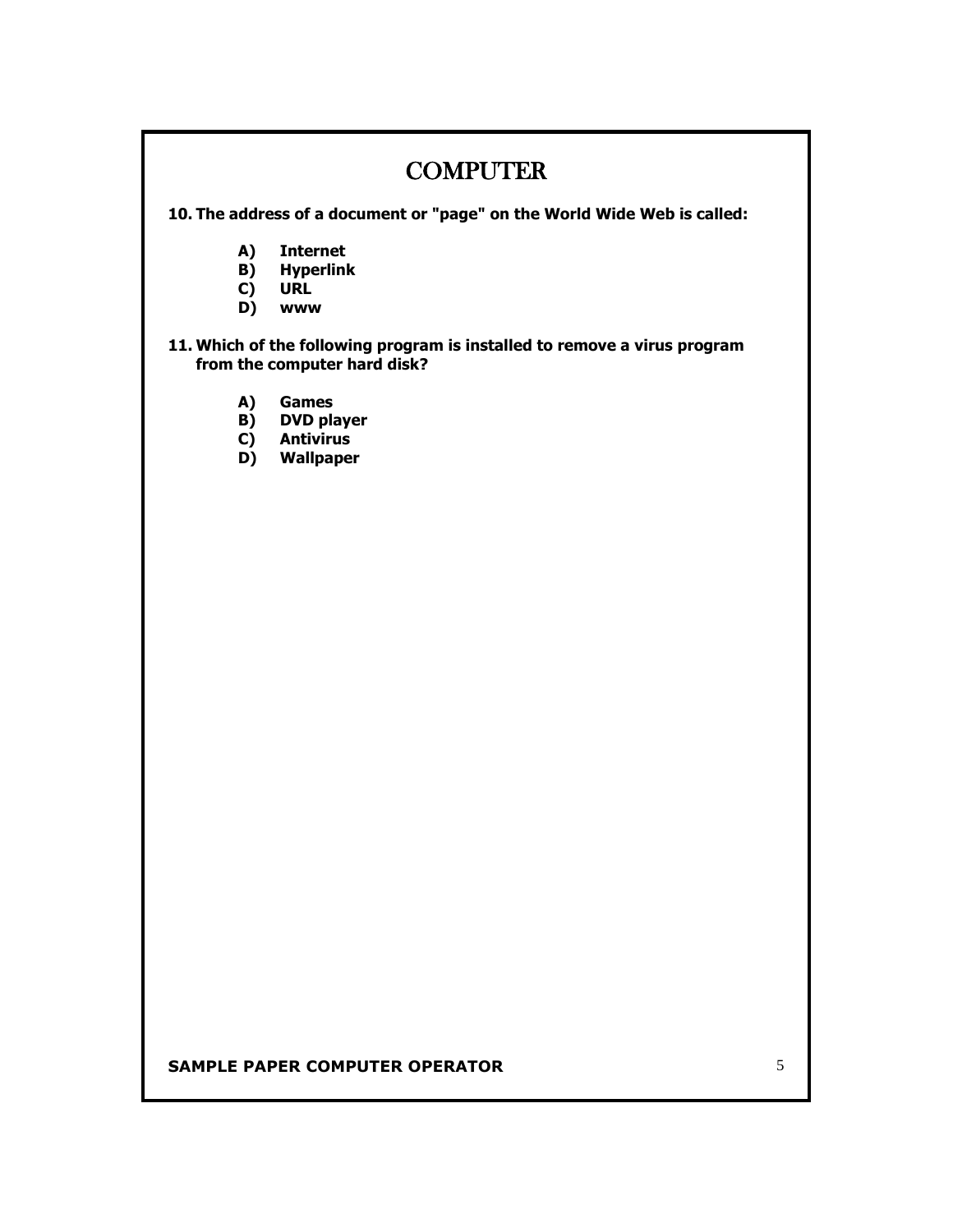|                                                                                                           | GK/CA                                             |   |  |
|-----------------------------------------------------------------------------------------------------------|---------------------------------------------------|---|--|
| 12. "Taj Mahal" a magnificent white marble mausoleum is situated at:                                      |                                                   |   |  |
| A)                                                                                                        | <b>Delhi</b>                                      |   |  |
|                                                                                                           | <b>B)</b> Hyderabad                               |   |  |
|                                                                                                           | C) Ahmadabad                                      |   |  |
|                                                                                                           | D) Agra                                           |   |  |
|                                                                                                           | 13. ______________ is the essence of worship.     |   |  |
| A)                                                                                                        | prayer                                            |   |  |
|                                                                                                           | <b>B)</b> attire                                  |   |  |
|                                                                                                           | C) perfumery                                      |   |  |
|                                                                                                           | D) wealth                                         |   |  |
| 14. Which of the following group took responsibility of the suicide bomb<br>attack in Karachi University? |                                                   |   |  |
| A)                                                                                                        | The Baloch Liberation Army (BLA)                  |   |  |
| B)                                                                                                        | <b>Balochistan Awami Party(BAP)</b>               |   |  |
| C)                                                                                                        | <b>Balochistan Azad Force (BAF)</b>               |   |  |
| D)                                                                                                        | <b>Balochistan Liberation United Front (BLUF)</b> |   |  |
|                                                                                                           |                                                   |   |  |
|                                                                                                           |                                                   |   |  |
|                                                                                                           |                                                   |   |  |
|                                                                                                           |                                                   |   |  |
|                                                                                                           |                                                   |   |  |
|                                                                                                           |                                                   |   |  |
|                                                                                                           |                                                   |   |  |
|                                                                                                           |                                                   |   |  |
|                                                                                                           |                                                   |   |  |
|                                                                                                           |                                                   |   |  |
|                                                                                                           |                                                   |   |  |
|                                                                                                           |                                                   |   |  |
|                                                                                                           |                                                   |   |  |
|                                                                                                           |                                                   |   |  |
|                                                                                                           |                                                   |   |  |
|                                                                                                           |                                                   |   |  |
|                                                                                                           |                                                   |   |  |
|                                                                                                           |                                                   |   |  |
|                                                                                                           |                                                   |   |  |
|                                                                                                           |                                                   |   |  |
|                                                                                                           |                                                   |   |  |
|                                                                                                           |                                                   |   |  |
|                                                                                                           |                                                   |   |  |
|                                                                                                           |                                                   | 6 |  |
| <b>SAMPLE PAPER COMPUTER OPERATOR</b>                                                                     |                                                   |   |  |

I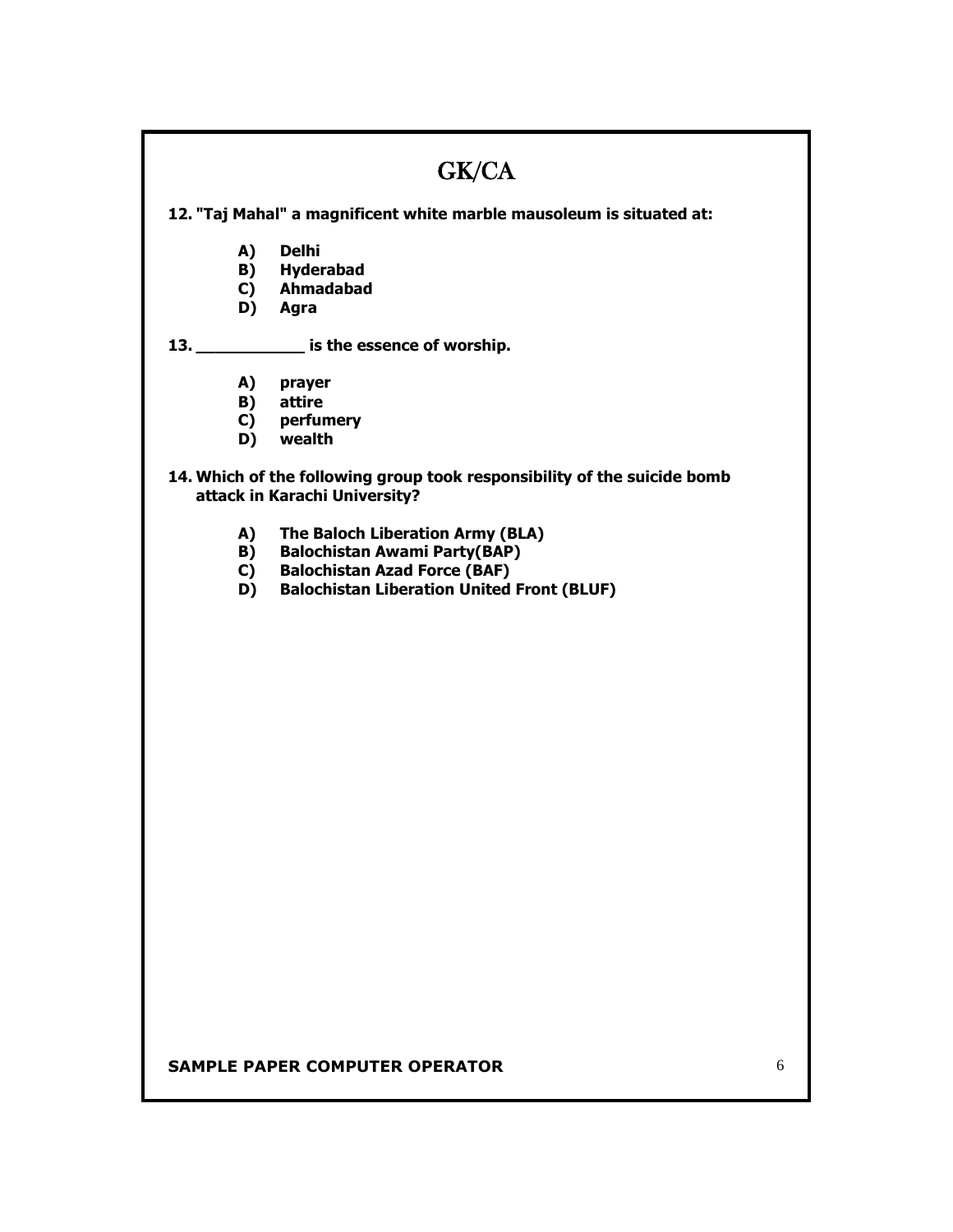# SUBJECT

**15. \_\_\_\_\_\_\_\_\_\_\_\_\_\_\_\_ software is used for making presentations.**

- **A) MS Excel**
- **B) MS Word**
- **C) MS Power point**
- **D) MS Access**

**16. The short-cut key for print dialogue box is:**

- **A) Ctrl + N**
- **B) Ctrl + P**
- $\overrightarrow{C}$  **Alt + I**
- **D) Ctrl + X**
- $\mathbf{E}$ **)** Ctrl + H